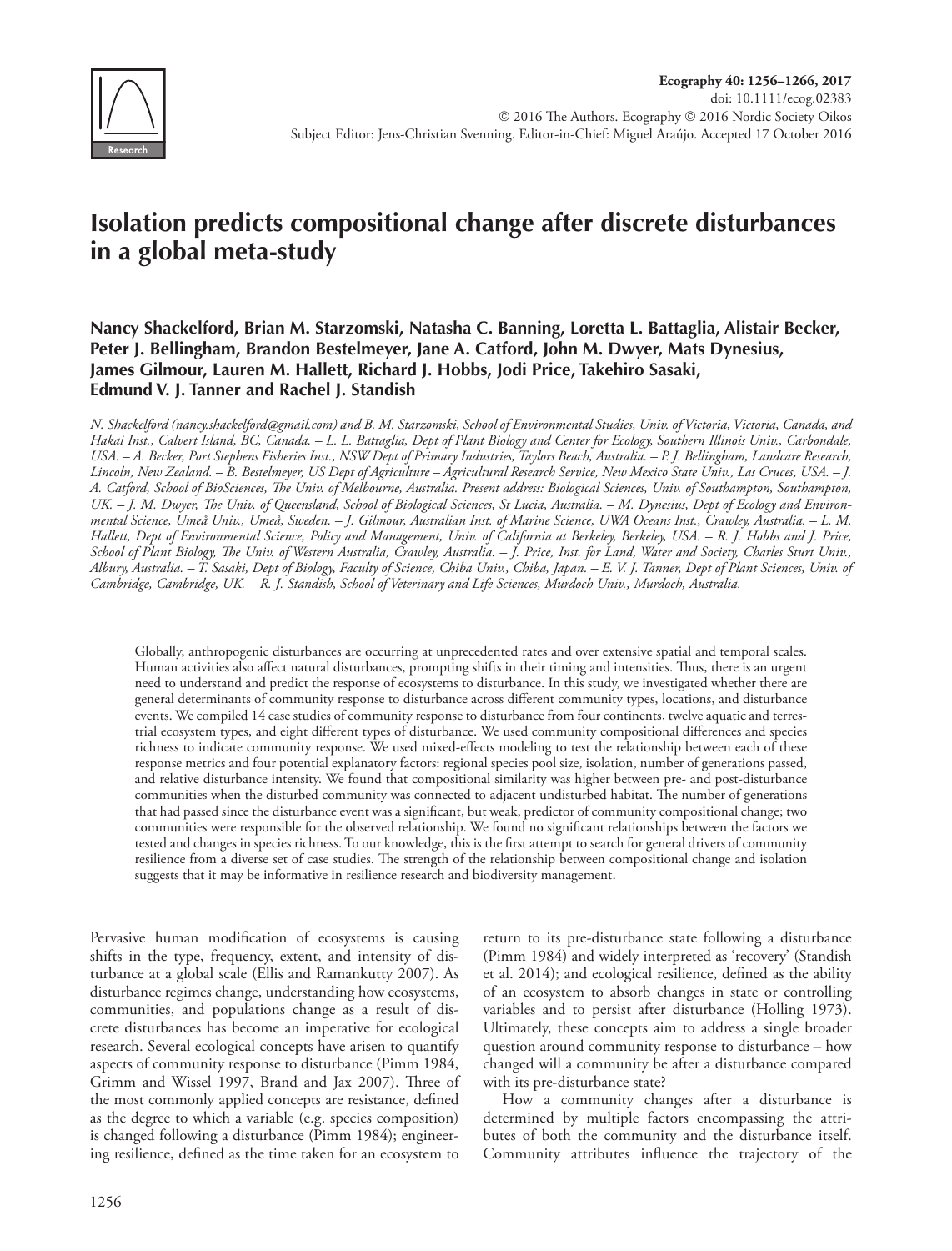community after disturbance. For instance, high species diversity is expected to increase post-disturbance community similarity to pre-disturbance states through increased response diversity (Elmqvist et al. 2003) and functional redundancy (Peterson et al. 1998). Regional diversity, on the other hand, may increase the importance of priority effects (Fukami 2015), leading to alternative recovery trajectories based on arrival order or survival status. At a landscape scale, connectivity with undisturbed communities can provide propagule sources necessary for recolonization post-disturbance (Cramer et al. 2008, Standish et al. 2014). Mechanisms like these potentially increase the resistance of the community (i.e. dampen the initial community change post-disturbance), hasten recovery after the disturbance, or both (Fig. 1).

Additionally, the attributes of the disturbance can impact community change. A disturbance is defined by a few key characteristics: temporal scale (duration), spatial scale (extent), frequency, intensity (Pickett and White 1985), and timing (Lytle 2001). Each attribute can influence community changes post-disturbance, with longer, larger and more intense disturbances causing greater changes in community composition that persist for longer (Turner et al. 1998, Hobbs et al. 2006). Alternatively, the effects of the disturbance may fade rapidly, resulting in a strong difference initially, but a short recovery to the pre-disturbance state. Additionally, the most intense disturbances may fundamentally alter abiotic or biotic resources; for example, higher intensity flooding may scour substrates from freshwater communities (Bornette and Puijalon 2011), or longer grazing regimes may deplete seed



Figure 1. Conceptual models of the factors in community composition in response to disturbance, where compositional dissimilarity from the pre-disturbance reference composition is represented on the y-axes. In panel (a), three hypothesized relationships of community composition with time are shown: linear recovery (top) of post-disturbance community (D) to pre-disturbance community, initial increase in the compositional difference with a subsequent decrease (middle) as fast colonizing species are replaced by slower growing better competitors that characterize the pre-disturbance community and no recovery (bottom) but rather a different trajectory of community assemblage through time. Panel (b) and (c) use the linear recovery as a baseline (dotted lines) to illustrate the relationship of community change with stronger resilience facilitating mechanisms (b) and increased severity of disturbance (c). Increasing the intensity of community mechanisms beneficial for resilience may lead to reduced initial compositional difference but equal recovery speeds (top where D<sub>2</sub> represents the community trajectory with increased intensity of community mechanisms), similar initial compositional difference but faster recovery (middle), or both reduced initial compositional difference and faster recovery (bottom). Finally, severity of disturbance may impact community response. Increased intensity, duration, etc. may lead to higher initial compositional difference but with a faster recovery in response, resulting in a similar time to total recovery (top where  $D<sub>2</sub>$  represents the community trajectory with increased severity of disturbance), higher initial compositional difference, similar recovery speed and later full recovery (middle), or if abiotic or biotic factors are permanently shifted after disturbance, community recovery may be incomplete (bottom).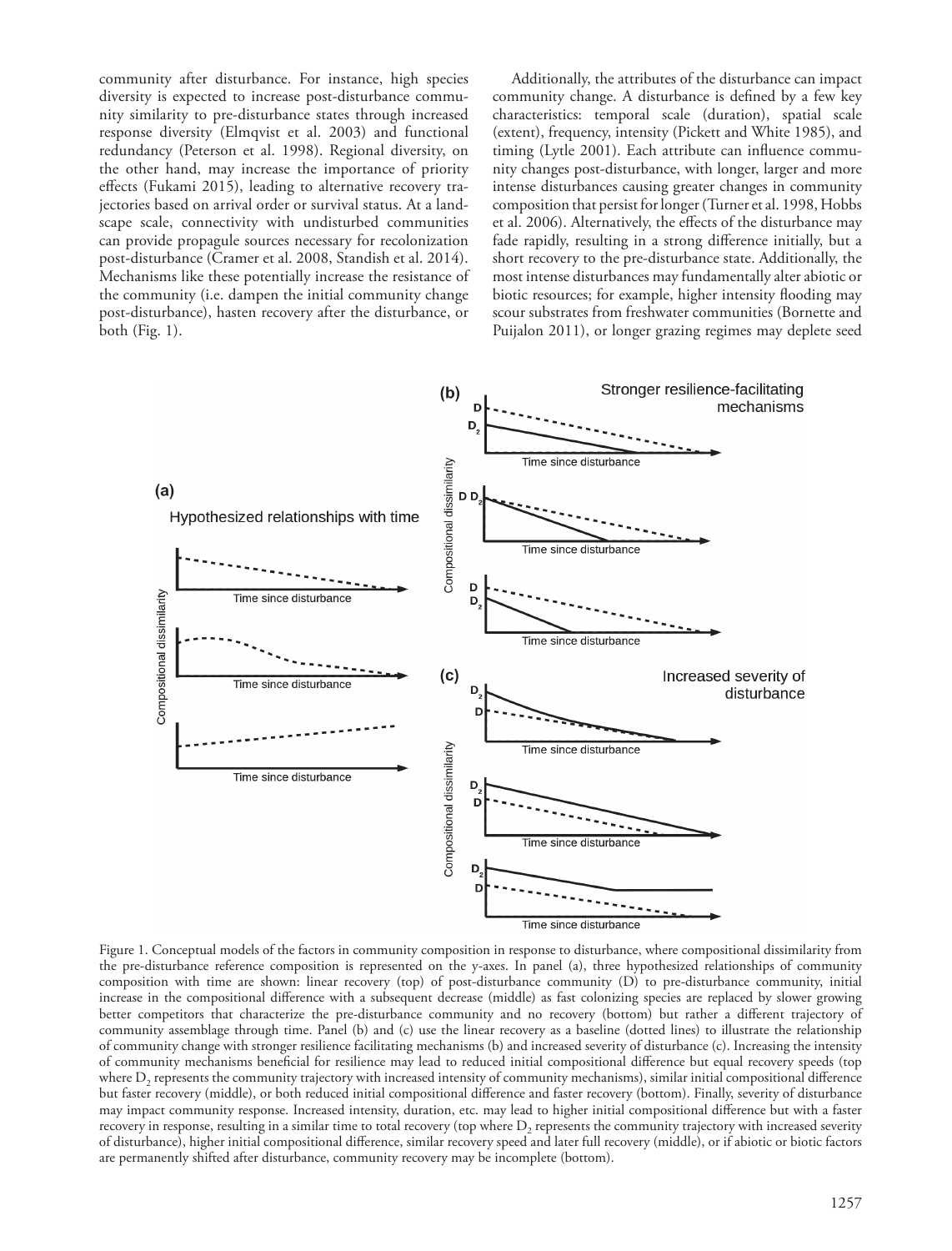banks (Hobbs et al. 2006). These chronic shifts may lead to permanent changes in the community (Fig. 1).

Finally, time plays an important role in the change between pre- and post-disturbance communities. Equilibrium-based theories of community dynamics hypothesize that communities return to a pre-disturbance state predictably through time (Pimm 1984) if prevailing abiotic conditions and available species pools remain constant. Succession theory hypothesizes similar dynamics, with the added complexity of an initial flush of fast-colonizing species that are succeeded through time by more competitive species that characterized the pre-disturbance community (Connell 1978, Huston and Smith 1987). However, there is a lack of evidence supporting single equilibrium-based successional dynamics (Wu and Loucks 1995). Community assembly theory has driven some of these developments, by providing evidence of a more complex relationship with time, in which species establishment depends on chance, historical patterns, dispersal, abiotic factors, and biotic interactions (Gleason 1926, Götzenberger et al. 2012). Trajectories of community development are modified by each of these factors, and many opportunities exist for a community to develop towards a new state rather than return to the pre-disturbance state, often confounding estimates of recovery. Taken together, the set of theoretical frameworks suggest an uncertain relationship between community change post-disturbance and the amount of time that has passed since the disturbance (Fig. 1).

Studies of community response to disturbance tend to focus on a subset of the different attributes of community change post-disturbance. For example, studies on fire ecology tend to focus on detailed attributes of the disturbance and either post-disturbance development through time (Abella and Fornwalt 2015) or initial response based on functional group distributions (Lamont et al. 1999). In this study, we quantify the relative importance of a broad spectrum of potential factors by including time, disturbance- and community-based attributes on community recovery using data from multiple datasets. We do so over a range of communities and disturbance types. We focus on four variables refined from a wide range of possible collinear covariates: disturbance intensity, time since disturbance, connectivity, and species richness. We hypothesized that general relationships between community recovery and one or more predictors could be found in the case studies considered, including plant, animal, terrestrial, and marine communities over a global geographic extent and following a variety of disturbance types. Specifically, we hypothesized that community differences post-disturbance would be greatest following higher intensity disturbances and would decrease with time and higher species richness, and increase with isolation from the surrounding landscape.

# **Material and methods**

## **Data compilation**

Data sets were compiled across a variety of ecosystem and disturbance types. Requirements for inclusion were: community composition data for a control (i.e. data describing the pre-disturbance state) and the same data for at least one

1258

time point post-disturbance. The control could either be a temporal control – data from the sampling area before the disturbance – or a spatial control – an undisturbed sampling area deemed appropriate to use as a reference location. The disturbance had to be temporally discrete, to enable an assessment of community change post-disturbance. Because of the need for raw composition data and detailed involvement of study authors, a comprehensive meta-analysis was not conducted. Rather, a generalized meta-study over globally distributed data was performed. Fourteen authors with their existing datasets were recruited to the project (Table 1) based on publications of the appropriate study type. When split by site, this resulted in 27 points of post-disturbance data. For individual sites, we used one post-disturbance time point. The studies spanned a wide range of organisms from plant to animal communities and covered eleven regions around the globe. Some studies included presence–absence data only, while others also included cover or the number of individuals. Studies ranged in time from one reproductive event for annual plants to more than a dozen reproductive events encompassing several full generations of snail communities. Details of each study are provided in Supplementary material Appendix 1.

## **Response variables**

The data were used to calculate two response variables: the difference in species composition (as measured by compositional dissimilarity) between pre- and post-disturbance communities and the difference in species richness. Distance metrics such as the one we calculated compress multivariate community data into a univariate metric commonly used by ecologists to capture how similar or different communities are to each other (Clarke 1993). We acknowledge that community composition may not necessarily return to its predisturbance state, even in very resilient communities, and particularly in situations where the sequence in which species (re)colonise strongly affects the trajectory of community assembly (Chase 2003). In cases where priority effects have been observed, the functional (i.e. based on species characteristics rather than species identity) and structural composition of a community are less sensitive to community assembly dynamics compared with species composition (Fukami et al. 2005). However, despite some empirical evidence for priority effects, such effects are not universal and appear to occur most strongly between phylogenetically related species (Peay et al. 2012) or between species that have adapted to similar functional roles (Urban and Meester 2009). Additionally, priority effects are strongest when a community is 'wiped clean' by a disturbance (Fukami 2015). The disturbances considered here left survivors and in situ propagules, likely influencing the community to return to a similar compositional state. Although it would have been ideal to evaluate functional change to compare with compositional change, a lack of trait data prevented that method.

Species richness, on the other hand, provides one of the simplest univariate measures of community diversity (Magurran 1988). There are drawbacks to considering richness alone: species identity and abundance are ignored, even in the cases where communities may change dramatically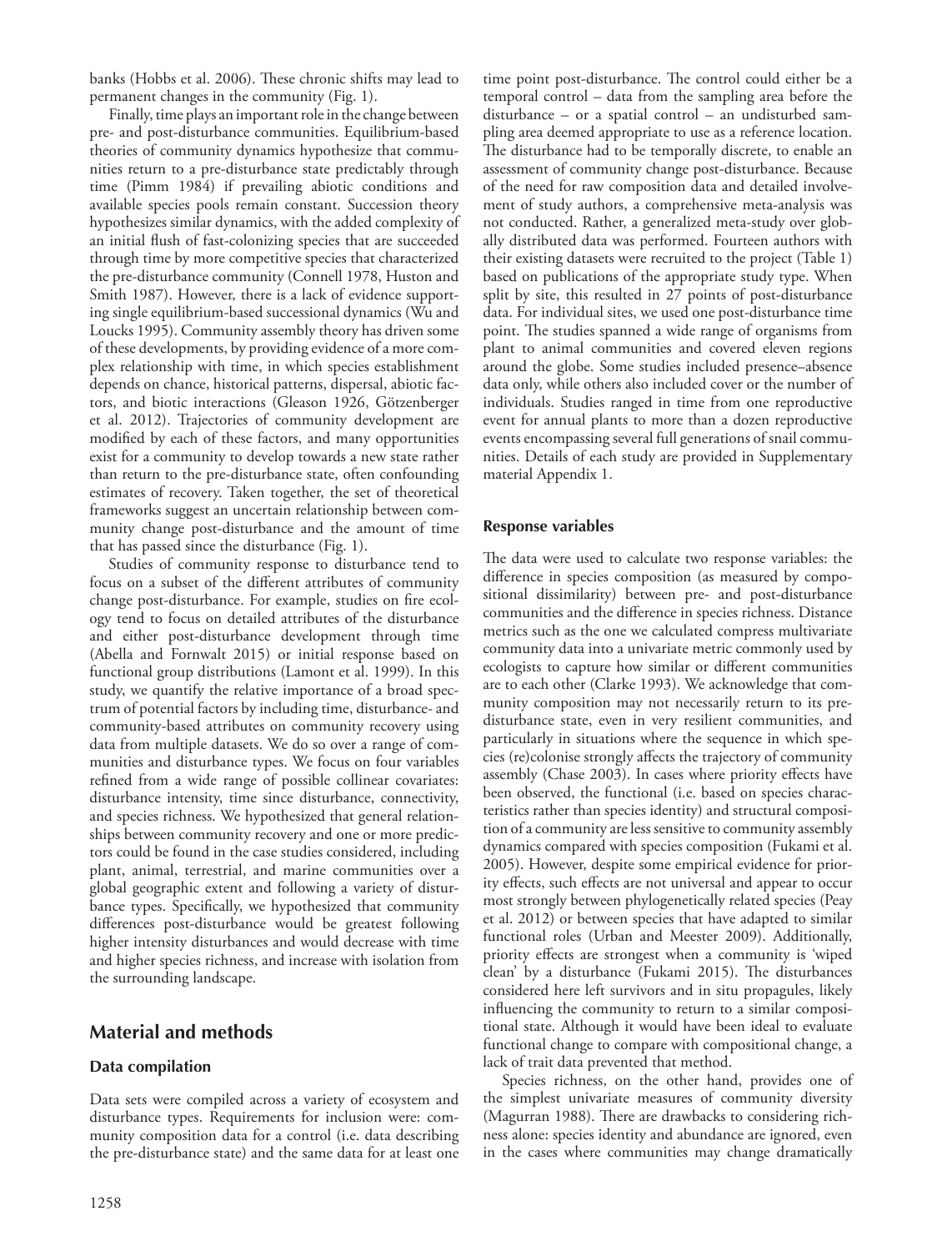| multiple data points. The last two columns list response results for each of the studies, dissimilarity and the change in species richness. Studies with more than one data point have been listed as indi-<br>vidual data points with a brief description of treatment identifier. For full details of the treatments, please see individual references. The Hedges g response values were calculated from these values and<br>the corresponding control values for each dataset. |                                                              |                                                                      |                                               |                            |                                                     |                      |                                              |                                                                                                 |                                                                                      |
|------------------------------------------------------------------------------------------------------------------------------------------------------------------------------------------------------------------------------------------------------------------------------------------------------------------------------------------------------------------------------------------------------------------------------------------------------------------------------------|--------------------------------------------------------------|----------------------------------------------------------------------|-----------------------------------------------|----------------------------|-----------------------------------------------------|----------------------|----------------------------------------------|-------------------------------------------------------------------------------------------------|--------------------------------------------------------------------------------------|
| Study                                                                                                                                                                                                                                                                                                                                                                                                                                                                              | Organism                                                     | Location                                                             | Data type                                     | Disturbance                | Max time                                            | Control              | Data points                                  | Compositional<br>dissimilarity                                                                  | Change in species<br>richness                                                        |
| Bestelmeyer et al. 2013<br>Dwyer et al. 2010                                                                                                                                                                                                                                                                                                                                                                                                                                       | Plant (perennial)<br>Plant (forest)                          | Australia<br>New Mexico, United<br>Queensland,<br>States             | $\lambda$ C<br>$\overline{\star}$             | Ringbarking<br>Grazing     | 40 yr<br>$\lambda$ 6                                | Spatial<br>Spatial   | $\sim$                                       | grazing)<br>0.47 (summer graz-<br>0.65 (winter<br>0.46                                          | grazing)<br>4.6 (summer<br>13.3 (winter<br>$-3.5$                                    |
| Åström et al. 2007                                                                                                                                                                                                                                                                                                                                                                                                                                                                 | Plant (bryophyte)                                            | Sweden                                                               | $\overline{\star}$                            | Clear cut                  | $22$ yr (south<br>5 yr (north<br>facing)<br>facing) | Spatial              | $\sim$                                       | 0.29 (south facing)<br>0.19 (north facing<br>ing)                                               | $-0.5$ (south facing)<br>4.5 (north facing)<br>grazing)                              |
| Dynesius et al. 2009                                                                                                                                                                                                                                                                                                                                                                                                                                                               | Plant (bryophyte)                                            | Sweden                                                               | Æ                                             | Clear cut                  | (streamside)<br>50 yr (upland)<br>$35 \text{ yr}$   | Spatial              | $\sim$                                       | 0.42 (streamside)<br>$0.33$ (upland)                                                            | -5.5 (streamside)<br>$-8.2$ (upland)                                                 |
| Starzomski and Srivastava 2007<br>Ström et al. 2009                                                                                                                                                                                                                                                                                                                                                                                                                                | Animal (microar-<br>Animal (snails)<br>thropods)             | British Columbia,<br>Canada<br>Sweden                                | $\overline{\star}$<br>$\prec$                 | Drought/heat<br>Clear cut  | 4 months<br>40 yr                                   | Spatial<br>Spatial   | disturbance)<br>4 (by spatial<br>extent of   | $0.64$ (total)<br>$0.3$ (med)<br>$0.33$ (sm)<br>$0.28($ lg)<br>0.57                             | $-20.6$ (total)<br>$-6.4$ (med)<br>$-7.2$ (sm)<br>$-9.4$ (g)                         |
| Battaglia (unpubl.)                                                                                                                                                                                                                                                                                                                                                                                                                                                                | (perennial)<br>Plant                                         | Florida, United States                                               | $\lambda$ C                                   | Saline flood               | $3 \gamma r$                                        | Temporal             | from sea, close<br>5 (by distance<br>to far) | $0.53$ (dist 4)<br>$0.37$ (dist $5$ )<br>$0.42$ (dist 3)<br>$0.44$ (dist 1)<br>$0.38$ (dist $2$ | $0.67$ (dist 1)<br>$-0.1$ (dist 5)<br>$3.4$ (dist 4)<br>$4$ (dist 2)<br>$1$ (dist 3) |
| Foster and Battaglia (unpubl.)                                                                                                                                                                                                                                                                                                                                                                                                                                                     | Plant (perennial)                                            | United<br>Mississippi, I<br><b>States</b>                            | $\mathbb{X}% _{n}$                            | Hurricane                  | $7 \, {\rm yr}$                                     | Temporal             | $\sim$                                       | $0.65$ (windthrow $+$<br>$0.22$ (windthrow)<br>flood)                                           | $-0.67$ (windthrow)<br>-4.57 (windthrow<br>$+$ flood                                 |
| Tanner and Bellingham 2006<br>Becker et al. 2009                                                                                                                                                                                                                                                                                                                                                                                                                                   | Animal (fish)<br>Plant (forest)                              | Victoria, Australia<br>Jamaica                                       | $\overline{\mathbf{r}}$<br>$\overline{\star}$ | Hurricane<br>Anoxia        | $2$ yr (site 1)<br>9 months                         | Temporal<br>Temporal | 2 (by location on<br>island)                 | $0.05$ (site $1$ )<br>$0.2$ (site $2$ )<br>0.67                                                 | $-0.57$ (site 1)<br>$-1.1$ (site 2)<br>0.33                                          |
| Gilmour et al. 2013                                                                                                                                                                                                                                                                                                                                                                                                                                                                | Animal (coral)                                               | Western Australia,<br>Australia                                      | $\prec$                                       | Bleaching                  | $15$ yr (site 2)<br>$12$ yr                         | Temporal             |                                              | 0.34                                                                                            | 1.33                                                                                 |
| additional datapoints to 2010<br>Hobbs and Mooney 1991; plus<br>Price et al. 2011                                                                                                                                                                                                                                                                                                                                                                                                  | Plant (annual-<br>Plant (annual-<br>perennial)<br>perennial) | New South Wales,<br>California, United<br>Australia<br><b>States</b> | $\lambda$ C<br>$\lambda$ C                    | digging<br>Copher<br>Flood | 2 months<br>$\geq$<br>$\infty$                      | Temporal<br>Temporal |                                              | 0.64<br>0.21                                                                                    | $-0.52$<br>0.69                                                                      |
| Sasaki et al. 2013                                                                                                                                                                                                                                                                                                                                                                                                                                                                 | Plant (perennial)                                            | province, Mongolia<br>p<br>Dundgobi an<br>Southgobi                  | $\lambda$ C                                   | Grazing                    | $9 \gamma r$                                        | Spatial              | 2 (by disturbance<br>intensity)              | $0.81$ (high)<br>$0.82$ (low)                                                                   | $-6.8$ (low)<br>$2.7$ (high)                                                         |

Table 1. List of studies used in meta-analysis. The reference (where data published) is given in the first column; the author's name is listed if the study is unpublished. The organism, location, data type Table 1. List of studies used in meta-analysis. The reference (where data published) is given in the first column; the author's name is listed if the study is unpublished. The organism, location, data type (where PA = pres presence–absence; AC abundance measured as cover; AF abundance measured as frequency), disturbance type, maximum time since disturbance, type of control and number of data points from the study are also listed. Only one time point post-disturbance was taken for each study. However, some studies had separated sites with differing abiotic conditions that allowed the use of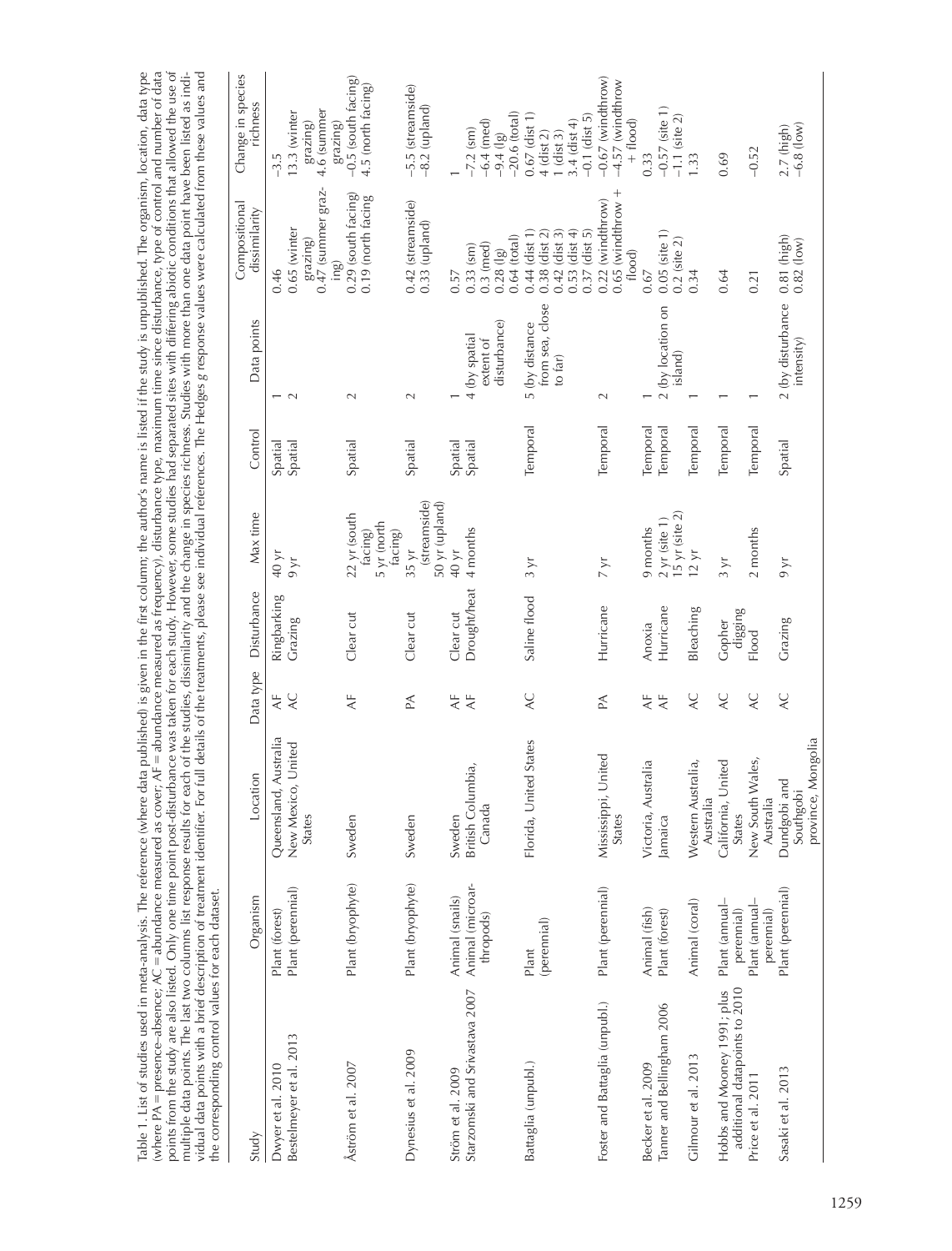with species changes. A simple example is biological invasions, where the introduction of a single species such as *Myrica faya* in Hawaiian volcanic communities leads to completely different community trajectories than one in which it is absent (Vitousek and Walker 1989). Despite these issues, species richness is commonly used to prioritize conservation areas (Myers et al. 2000) and has been tied to important ecological processes such as productivity (Mittelbach et al. 2001). Because of its simplicity and ecological importance, we investigated species richness changes post-disturbance. We aimed to compare results for richness with those of dissimilarity metric, a metric that does not share many of the same issues as richness on its own.

Raw data were provided by each author, and the response variables were calculated for each plot (controls and postdisturbance). Dissimilarity was calculated as the Bray–Curtis dissimilarity of each plot to the compositional centroid of the control communities, which was calculated through a modification of betadisper in vegan in R (Oksanen et al. 2013). Species richness was the number of species present in each study. Both response variables were then transformed for meta-analysis using the Hedges *g* variable (Hedges and Olkin 1985). The Hedges *g* calculation allows multiple data points to be condensed into a single continuous value for each study while taking into consideration the differing variances among datasets. It is calculated as the difference between control and post-disturbance means divided by the pooled standard deviation, with a correction for small sample bias:

$$
s_{pooled} = \sqrt{\frac{(n_1 - 1)s_1^2 + (n_2 - 1)s_2^2}{n_1 + n_2 - 2}}
$$

$$
g = \frac{\overline{x_1} - \overline{x_2}}{s_{pooled}}
$$

$$
J(n) = \frac{\Gamma(n/2)}{\sqrt{n/2}\Gamma^{(n-1)}/2}
$$

$$
g_{corrected} = g \times J(n_1 + n_2 - 2)
$$

where  $n$  is the total number of samples in the study;  $n_1$ ,  $s_1$  and  $x_1$  are the number of samples, standard deviation, and mean of the response in treatment 1;  $n_2$ ,  $s_2$ ,  $x_2$  are the number of samples, standard deviation, and mean of the response in treatment 2;  $s_{pooled}$  is the pooled standard deviation; g is the Hedges *g* statistics; J(n) is the correction factor where  $\Gamma$  is the Gamma function; and  $g_{\text{corrected}}$ is the Hedges *g* weighted by the correction factor. The gcorrected value is the final variable used as a response in the meta-analysis.

#### **Explanatory variables**

Available data contributors convened in December 2013 to discuss and agree on a set of generalizable explanatory variables. A wide range of variables were initially considered based on knowledge of their data and the literature specific to their ecosystem (see Supplementary material Appendix 2 for full details). The number of variables was then refined by grouping those with common attributes and removing collinearity. In all of the ecosystems considered, four variables captured the key attributes underlying community change post-disturbance (i.e. community attributes, disturbance attributes and time). The four variables included size of the regional species pool, connectivity of the landscape, disturbance intensity, and time since disturbance. Size of the species pool and connectivity of the landscape were selected to capture the community attributes. Both variables have been explored extensively for their relationships with community stability (McCann 2000 for richness, Starzomski and Srivastava 2007 for connectivity) and offer inherent attributes of communities that are relatively easy to measure. Disturbance intensity was selected to capture the disturbance. Our dataset captured a broad range of data in which other attributes of disturbance such as duration or timing were only sporadically relevant. Intensity, however, was a characteristic relevant to all our studies of community response to disturbance. Finally, to capture potential for recovery we included time since disturbance.

The taxonomic pool (usually species) was estimated by summing the number of unique species found in all of the study plots, both control and disturbed. For coral communities, species-level data was not available, so these calculations were made at the genus level. Connectivity was captured in a simplified manner measuring whether the disturbed community was isolated from other undisturbed communities. In landscape ecology, connectivity is split into structural connectivity, or the physical characteristics of a landscape that allow for movement, and functional connectivity or how well genes, individuals, or population move through the landscape (Rudnick et al. 2012). Both forms of connectivity depend on the species of interest as well as the landscape under consideration and are impossible to generalize between communities, much less between communities of entirely different taxa. Isolation as we defined it is thus a simplified metric of structural connectivity that ignores species-specific requirements. However, it is easily compared among studies while still capturing an ecologically meaningful trait, that is, whether propagule sources were confined solely to the disturbed area. This was particularly relevant for the datasets we considered, as no large-scale or highly mobile animals were included outside of fish, with a clear connection to propagule sources, and coral, with a measured isolation from propagule sources. Isolation was measured as a binary variable: if 100% of the community extent was covered by the disturbance, the community was considered isolated. If only a portion of the intact community was affected by the disturbance, the community was considered connected.

Disturbance intensity was quantified relative to previous disturbances of the same type. For example, the strength of a hurricane was expressed as the maximum wind speed of the hurricane compared with the average wind speed of hurricanes in the region for the past century. Time since disturbance could not be captured in a single generalizable unit and was standardised according to community life histories. For example, three months in a microarthropod community is very different than three months in a coral reef community. Thus, time since disturbance was divided by the weighted average generation time of the organisms in each community to derive a standard measure. This measure was derived from an estimate of generation time for each species in each study. Plant species estimates were based on life form. Trees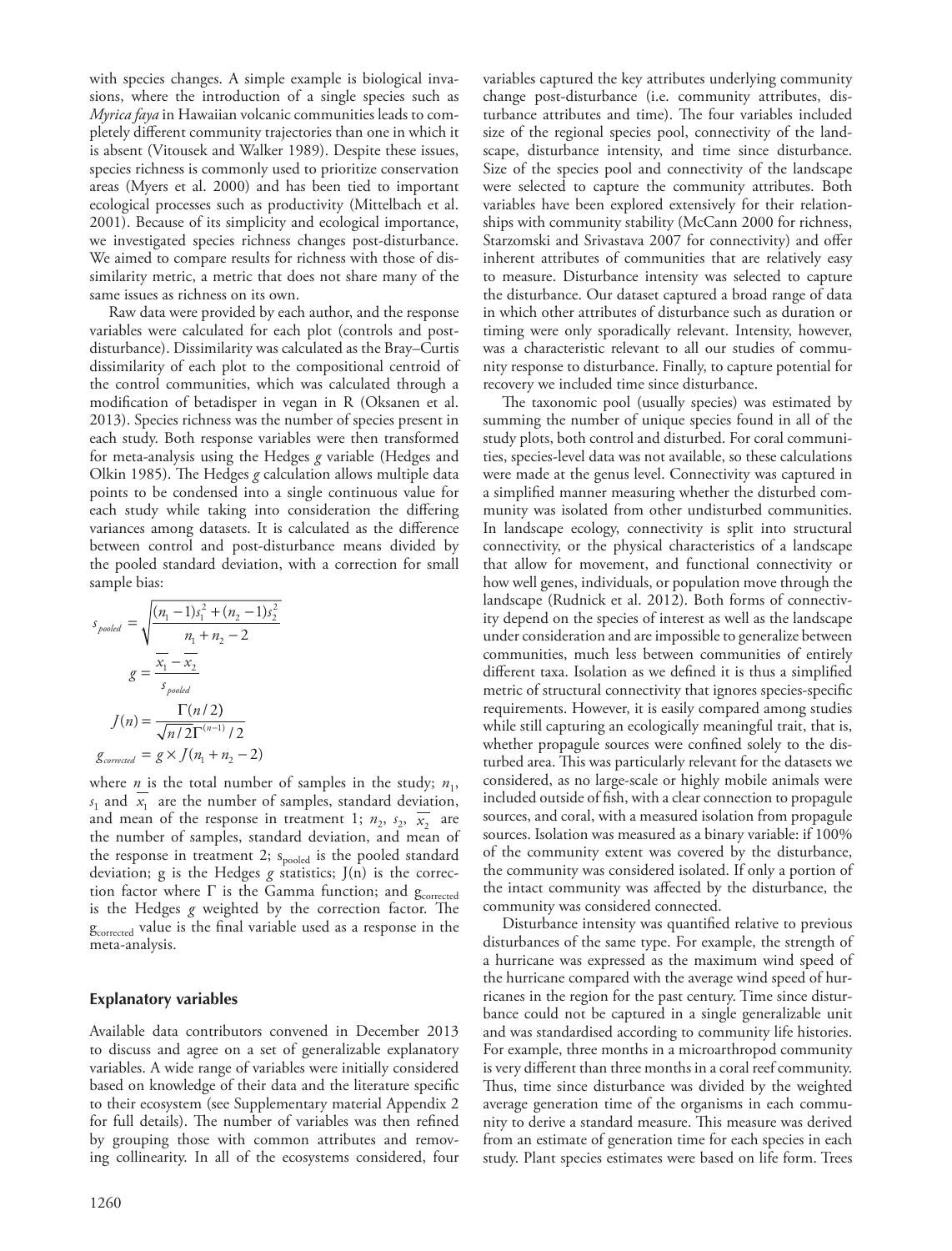were assigned 100 yr per generation, shrubs 30 yr, perennial herbs 5 yr, and annuals or biennials 1 or 2 yr, respectively. For other organisms, we used maximum lifespan where the data was available in the literature. We tallied the number of plots in which each species was recorded, then calculated a weighted average based on their frequency. For microarthropods, there is too little information on individual species life histories, though they are known to range from weeks to years (Krantz and Walter 2009). A general estimate of four months was used. Additionally, distinguishing coral species is difficult (Wallace 1999, Gilmour et al. 2016, Richards et al. 2016) and the turnover times for populations vary widely according to their diverse life histories (Darling et al. 2012, Madin et al. 2016). For the most abundant populations, turnover times are likely in the order of 20 yr and so we used that value as our estimated generation time. Finally, the three continuous variables – disturbance intensity, species pool, and time since disturbance (i.e. the average number of generations passed since the disturbance) – were standardized by subtracting their respective means and dividing by their respective standard deviations. Standardisation allowed direct comparison of coefficient estimates.

## **Statistical analysis**

Explanatory variables were checked for collinearity and were found to be adequately orthogonal (variance inflation factors all less than 1.4). We ran separate linear mixed-effects models for the two response variables. Because a few studies had multiple points, or authors had provided multiple sites within a similar region, we included the location of the study as a random effect. Additionally, we tested models based on a quasi-Gaussian distribution (Wedderburn 1974) for a potentially better fit to the response data. There was no significant improvement using this approach and so we returned to the linear methods. Given the potential non-linear relationships between recovery and time (Fig. 1), we also tested a nonlinear model. We ran a generalized additive mixed-effects model using the mgcv package in R (Wood 2007), with a smoother included around the time-since-disturbance variable. The result was a linear relationship; the smoother returned only one degree of freedom and was subsequently removed. Final models were validated by checking the residuals against the fitted values and each of the explanatory variables (Zuur et al. 2009) as well as checking residuals for normality using a Shapiro–Wilks test and diagnostics plots. Additionally, we removed single studies and reran the models to assess the sensitivity of model results to each dataset and to investigate the influence of outliers. We used the package lme4 (Bates et al. 2015) in the statistical program R (R Core Team) for the analysis.

## **Results**

Compositional dissimilarity results ranged over the studies from almost no similarity to the controls (dissimilar $ity=0.65$ ) in wetlands seven years after Hurricane Katrina to almost complete similarity to the controls (dissimilarity  $=0.05$ ) in forest two years after Hurricane Gilbert (Table 1). There were changes in species richness in all but four of the 27 studies. Of those, 12 had more species in communities post-disturbance than in undisturbed communities and 11 had fewer species in communities post-disturbance (Table 1). The highest number of species gained was in rangeland after an intense grazing event, where undisturbed controls averaged eight species and post-disturbance communities averaged 20 species. The largest loss of species occurred in disturbed moss systems, where undisturbed microarthropod communities averaged 38 species, while post-disturbance communities averaged 17.

We found that connected communities were significantly more similar to control communities post-disturbance than isolated communities (Table 2). The coefficient estimate for the isolation variable was around three times larger (in absolute terms) than the next largest coefficient (Table 2). Time since disturbance was also significantly correlated with similarity – the more generations that passed, the more similar the controls to the disturbed communities (Fig. 2). However, the coefficient estimate of this variable was small and the sensitivity test showed that the significance was driven by two outliers: the study with the highest number of generations (snail community response after clearcutting), and the study with the highest Hedges *g* value for compositional dissimilarity (rangeland after summer grazing). Disturbance intensity and species pool size were not significantly related to compositional similarity.

Changes in richness after disturbance were not significantly correlated with any of the four explanatory variables: size of the species pool, isolation, number of generations passed, or relative disturbance intensity. Sensitivity tests did not alter the results for the richness model, though the coefficient estimate of the species pool variable changed when the study

Table 2. Model results for mixed effects modeling of compositional dissimilarity between post-disturbance communities and controls (top row) and differences in species richness (bottom row). Each standardized explanatory variable effect size  $\pm$  SE and p-value are listed. Because they are standardized, effect sizes are comparable between variables. Number of generations is an estimate of the potential for species turnover given elapsed time since disturbance. The last two columns show marginal and conditional r<sup>2</sup> calculations for the full models.

| Model                                       | Isolation:<br>coefficient<br>estimate | Isolation:<br>p-value | <b>Species</b><br>pool:<br>coefficient<br>estimate | <b>Species</b><br>pool:<br>p-value | Relative<br>intensity:<br>estimate | Relative<br>p-value | Number of<br>generations: Number of<br>coefficient intensity: coefficient generations: Marginal Conditional<br>estimate | p-value |      | r <sup>2</sup> |
|---------------------------------------------|---------------------------------------|-----------------------|----------------------------------------------------|------------------------------------|------------------------------------|---------------------|-------------------------------------------------------------------------------------------------------------------------|---------|------|----------------|
| Dissimilarity<br>(Hedges g)                 | $2.19 \pm 1.51$                       | 0.02                  | $-0.46 \pm 0.51$                                   | 0.11                               | $0.78 \pm 1.18$                    | 0.22                | $-0.55 \pm 0.43$                                                                                                        | 0.03    | 0.30 | 0.85           |
| <b>Richness</b><br>difference<br>(Hedges g) | $0.001 \pm 1.59$                      | 0.99                  | $-0.28 \pm 0.71$                                   | 0.46                               | $0.13 \pm 1.00$                    | 0.80                | $0.09 \pm 0.59$                                                                                                         | 0.78    | 0.03 | 0.43           |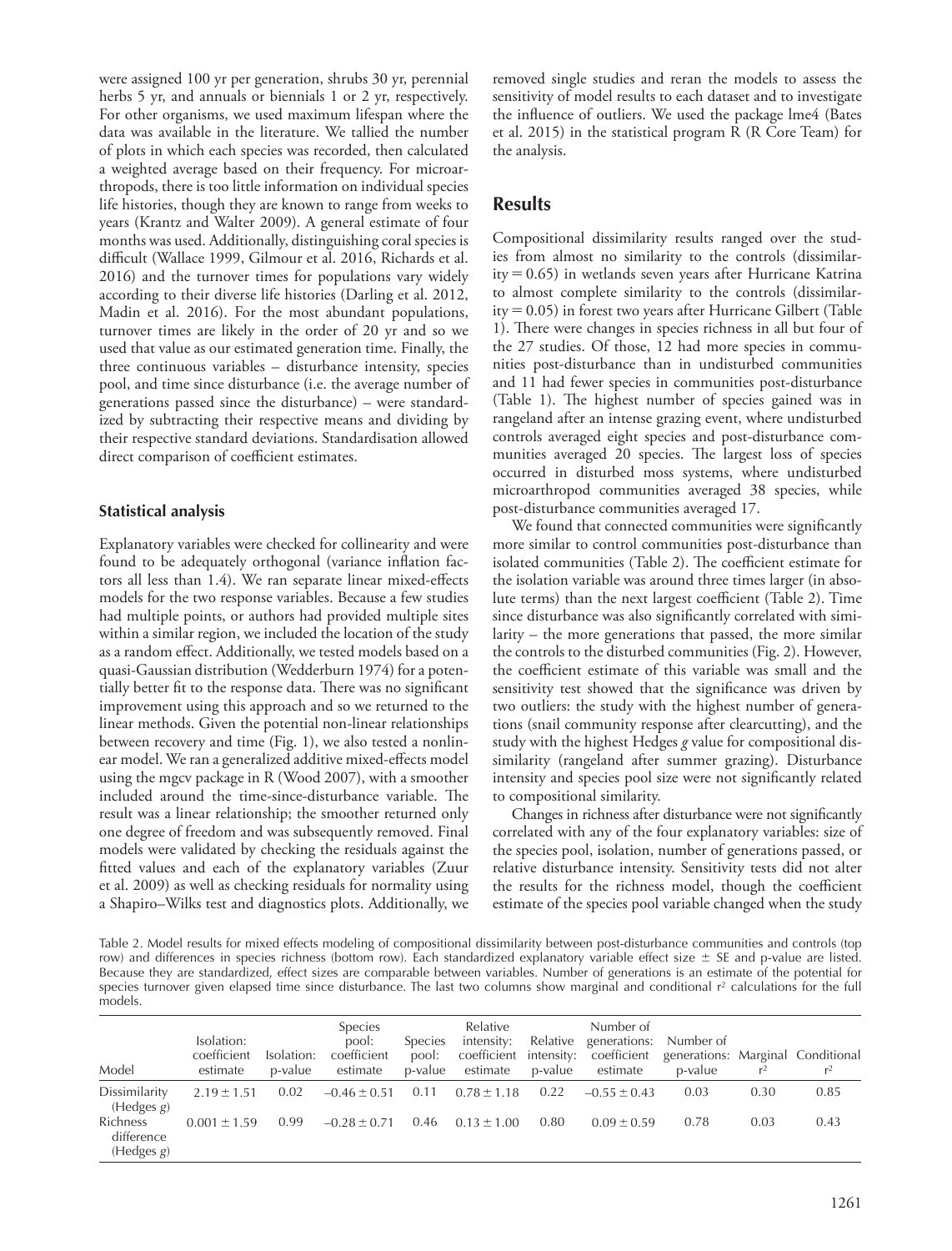

Figure 2. Compositional distance post-disturbance plotted against isolation (left; coefficient estimate  $\pm$  standard error = 2.19  $\pm$  1.51,  $p=0.02$ ) and number of generations passed since the disturbance (right; coefficient estimate  $\pm$  standard error = -0.55  $\pm$  0.43, p = 0.03). Outliers were dropped in sensitivity runs and model impacts assessed.

with the largest species pool was removed (Fig. 3), becoming large and negative.

## **Discussion**

From this diverse dataset came one strong signal – isolation from surrounding landscapes/seascapes was significantly correlated with compositional dissimilarity between predisturbance and post-disturbance communities. Isolated communities within the dataset ranged from overgrazed rangelands to experimentally disturbed moss-microarthopod communities to wetlands impacted by Hurricane Katrina. The variety of communities and disturbance types within these studies supports the generality of our findings. Research on corridors and landscape configuration has long shown ecological benefits of connectivity. Species populations are maintained through time by connectivity with dispersing populations (Damschen et al. 2006, Valanko et al. 2015). When species are lost or densities critically lowered post-disturbance, inputs from connected landscapes can prevent species losses (Heller and Zavaleta 2009). Additionally, abiotic and biotic flows can support community function in disturbed communities (Standish et al. 2014) such as increased rainfall near intact vegetation stands (Lyons 2002) or influxes of dispersers and pollinators from adjacent communities (Lundberg and Moberg 2003).

In parallel, isolation has been linked with degradation from edge effects, species loss, and shifts in historical disturbance regimes (Turner 1989, Debinski and Holt 2000). Each of these factors may independently alter the response of a community to disturbance events. For example, the increased prevalence of non-native species in edges may lead to rapid changes in a post-disturbance community as the non-natives increase opportunistically (Didham et al. 2007); species losses may restrict the role of compensatory dynamics (Loreau et al. 2001); and loss of disturbances such as fire may lead to the loss of reproductive cues (Yates and Ladd 2010) and local heterogeneity (Turner 2010). Thus, disturbed communities in connected landscapes are more likely to experience species inputs and pre-disturbance conditions that speed recovery, whereas isolated communities are more likely to experience novel species dynamics and additional stressors that inhibit resistance and recovery (Fig. 1b). Human land use is increasingly fragmenting landscapes globally, leading to higher levels of isolated and shrinking habitat patches (Fahrig 2003). Given our results and the many studies on direct and indirect impacts of fragmentation (Andren 1994, Honnay et al. 2005, Levey et al. 2016), it is clear that landscape context is a major factor in community response to



Figure 3. Richness differences between controls and disturbed sites plotted against the estimated size of the species pool (coefficient estimate  $\pm$  standard error = -0.28  $\pm$  0.71, p = 0.46). Outliers were dropped in sensitivity runs and model impacts assessed.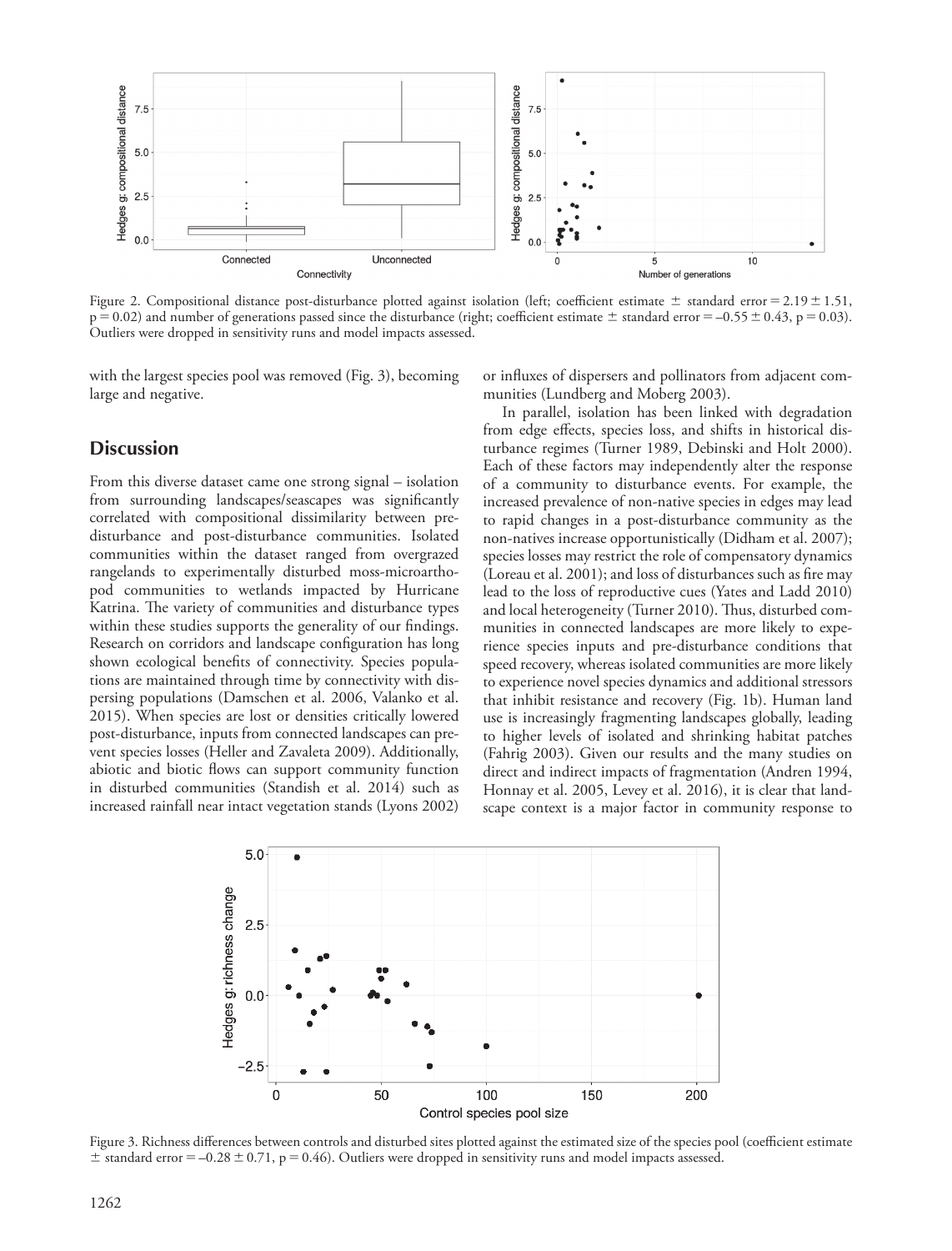disturbance that should be explicitly considered across scales of management.

One major exception to the importance of isolation stood out in our dataset. Coral communities showed high similarity to pre-disturbance communities after bleaching despite isolation from any external propagule source (Gilmour et al. 2013). The particular example in Scott Reef emphasises the importance of biotic legacies in a community such as remnant corals or propagule banks. Seed banks and surviving individuals in plant communities or surviving individuals in animal communities play a similar role on land (Tanner and Bellingham 2006), again with biotic legacies likely acting to increase the speed of community recovery (Fig. 1b). Isolation in the case of Scott Reef also meant reduced exposure to the many anthropogenic disturbances that add significantly to the disturbance regime of reef communities closer to shore. However, the recovery of coral assemblages at Scott Reef still clearly relied on the patterns of local connectivity, which had profound implications for the recovery of coral assemblages with contrasting dispersal potential (Done et al. 2015). So while connected communities may generally show less change post-disturbance than isolated ones, there must still be some contextualization for individual communities.

We found no significant relationship between the explanatory variables and changes in species richness. Conservation work is commonly aimed at preserving biodiversity levels, often through a simple measure of the species richness in a community (Fleishman et al. 2006). For such conservation approaches to be effective in the long term, we require a better understanding of how species richness reflects community responses to disturbance. Many studies report a disconnect between metrics that ignore species identity and other indicators of the community dynamics (Magurran and Henderson 2010) as well as pitfalls in the measurement and quantification of metrics like species richness (Gotelli and Colwell 2001, Fleishman et al. 2006). Our results agree with these findings. We found no general response of species richness to disturbance; almost an equal number of communities exhibited increases in species richness as decreases post-disturbance. Additionally, we found no significant relationship between species richness and the explanatory variables. If species identity is more important than species richness for determining community-level response, then the impact of potential drivers as outlined in Fig. 1 may not apply to how species richness will change post-disturbance. Rather, the mechanisms behind richness patterns may be more complex than other measures of response to disturbance, and important community-specific interactions between drivers of richness (e.g. the interaction between disturbance and connectivity, Alstad and Damschen 2016) may need more detailed data than those available for this study. The known importance of species identity in other community patterns, coupled with the complexity of species richness patterns (Cardinale et al. 2006) suggests that the use of species richness as a response metric is potentially meaningless in some instances and should be complemented by additional metrics.

Species pool size and relative disturbance intensity with compositional change were also weak or absent in our results. Contrary to our hypothesis, relative disturbance intensity showed no relationship with community changes post-disturbance. Higher intensity disturbances may have implications for both the initial change post-disturbance as well as the long-term recovery (Turner et al. 1998). The intensities considered here, however, may not have captured enough variation, or the scale used may not have been appropriate for elucidating these dynamics. Additionally, the size of the species pool had no relationship with community change post-disturbance. Species diversity is generally hypothesized to aid community recovery through response diversity and functional redundancy (Elmqvist et al. 2003). These two traits both focus on how local diversity influences the return of community function, not community composition. The role of diversity in compositional return has been discussed in community assembly theory, where increased regional richness may increase the importance of species arrival order (Chase 2003). We defined local species richness as any species surveyed in a single study. At times, this included sites that were separated by distance and/ or physical barriers, which may more accurately capture regional species richness (see Pärtel et al. 1996 for definitions of regional vs local species pools). Most communities in this study were also influenced by survivors and in situ propagules, offsetting assembly rule dynamics. The combination of all these factors, and of the limited manner in which we could define richness, could potentially mask any clear role that richness may play in compositional return. For future studies, it is important to determine the scale at which 'local richness' is assessed relative to the regional species pool (Fukami 2015), as is the consistent measurement of both among study units; this may be the only way to distinguish the unique roles that different types of richness play in local dynamics.

Time had a weak relationship with community change. Given that there are many hypotheses about how recovery processes play out in a community after a disturbance (Fig. 1), it is unsurprising that no strong signal emerged from our data. Overall, composition was more similar to the predisturbance state as more generations passed. This relationship, however, was driven by two studies. The first spanned the most generations. Snail communities, with an average estimated generation time of less than three years, were studied 40 yr after a logging event (Ström et al. 2009) and were compositionally similar to pre-disturbance communities (this study). The second study had the largest Hedges *g* value of compositional dissimilarity and occurred in seasonally grazed rangelands. Recovery post-disturbance can be altered by the timing of the disturbance (Pakeman and Small 2005). Bestelmeyer et al. (2013) tested both winter and summer grazing impacts in the same rangeland system, datapoints from both of which have been included in this study. The point with the large Hedges *g* value is the wintergrazed treatment. The authors found that winter grazing elevated post-disturbance exposure to harsh environmental conditions, leading to higher mortality and slower recovery of the dominant grass species. Thus, the large compositional distance may be attributed to the disturbance season and its impact on dominants rather than the short time since disturbance. Though we did not have enough data to test the relative role of timing in driving community response to disturbance, it is an important factor to understand as global change continues to shift the timing of extreme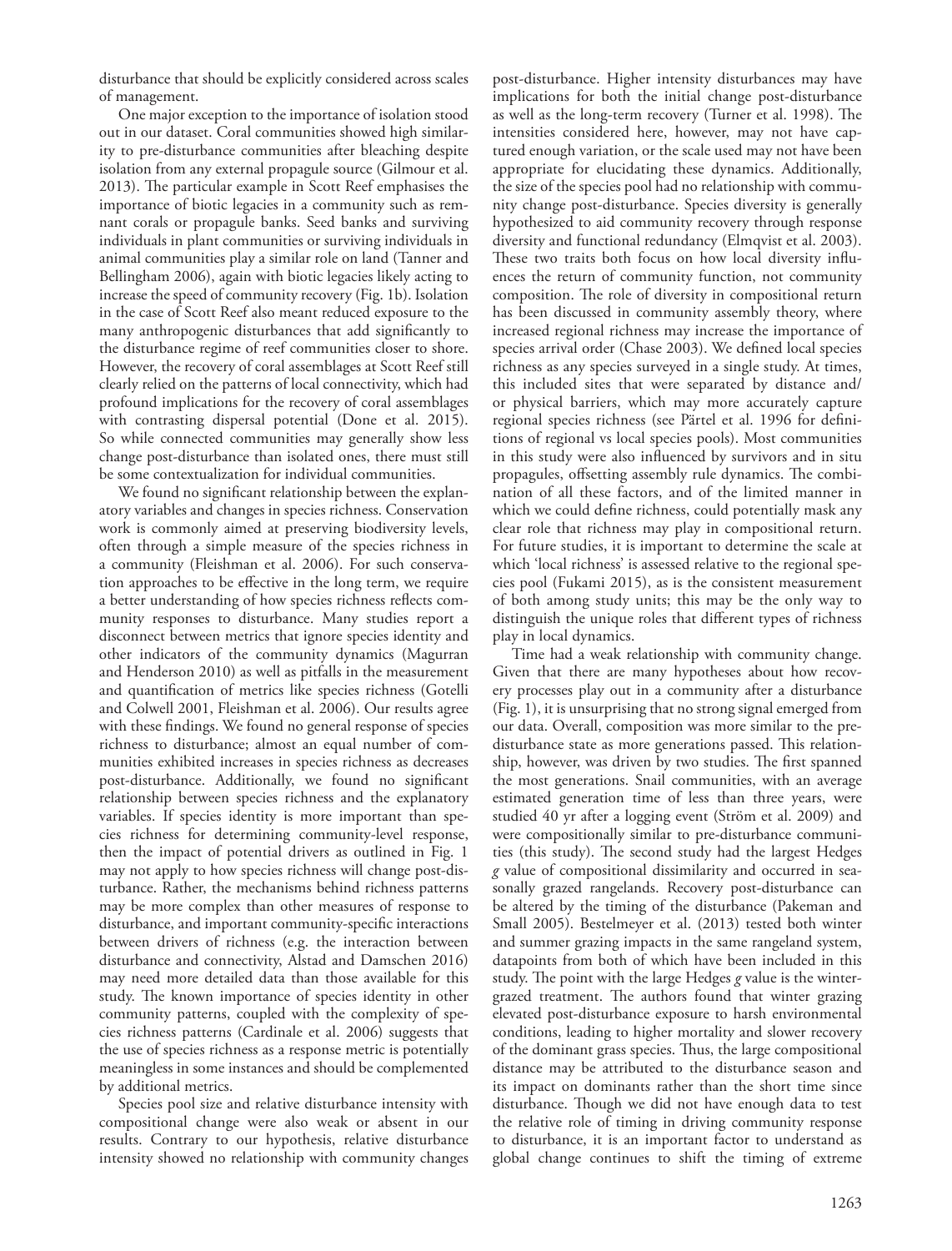events (Rahmstorf and Coumou 2011). Additionally, the importance of two outlier points in shaping the relationship between time and community change call for further research to determine the nature of that relationship.

One complexity of time as an explanatory variable is that life history traits may slow community response to scales not captured in this study. For example, the Jamaican forest grew increasingly dissimilar over 15 yr post-Hurricane Gilbert as the damaged trees experienced delayed mortality and as newly recruited stems grew into the minimum size class for measurement (Tanner and Bellingham 2006). Though we considered generation time in our estimate of time since disturbance, data for a full generational turnover was unavailable in some datasets and could be important to capture predicted dynamics (Connell and Sousa 1983). The availability of this kind of data is limited for long-lived communities and management concerns are likely to be shorter than the centuries required by some communities. However, consideration of short-term community change through time must be informed by an understanding of longer-term processes.

Larger datasets on effects of disturbance on species composition are slowly becoming available (e.g. the PREDICTS database: Hudson et al. 2014) and may capture the long term dynamics needed to study broad relationships between community change post-disturbance and time. Larger dataset collections would also allow repetition of disturbance types and taxa, consideration of further important covariates like sampling scale, and the inclusion of interactions between explanatory variables. However, such data have to be paired with generalized explanatory variables to make sense of community responses to disturbance. A single measurement of disturbance intensity between grazing, hurricanes, or logging, for instance, is necessary for the development of broad, testable theory around resistance and recovery (Marquet et al. 2014). Our solution to this problem was to estimate relative disturbance intensity, and we acknowledge that it is imperfect because disturbances that had never previously occurred in a community had to be assigned a high intensity dummy value. Similarly, connectivity was simplified to a binary isolation variable. This leaves out all complex issues of functional connectivity versus structural connectivity that vary across taxa (Rudnick et al. 2012), making it applicable to all datasets but particularly blunt in the ecological effects it captures. Whether ecological variables and relationships are truly generalizable to such an extent in this context is largely unknown, though the strong, predicted relationship with isolation shows promise in this regard.

Our data spans four continents, half a dozen aquatic and terrestrial ecosystem types, and a dozen different types of disturbance to assess community response to disturbance as measured by the amount of change between pre- and post-disturbance communities. This metric bundles the initial response of the community, i.e. the community resistance (Pimm 1984), with the longer-term response that can encompass community recovery and resilience (i.e. engineering resilience and ecological resilience), in addition to other measures of stability (Pimm 1984, Grimm and Wissel 1997). The search for influences on broad community response to disturbance is of theoretical and practical interest. Our conclusions support the broad, generalizable role that connectivity has in community response to disturbance.

This was not a comprehensive meta-analysis due to limitations in available data, and the dataset size makes drawing strong conclusions from complex analyses difficult. The results emphasize the potential for testing over a broad extent, and call for the standardised measure of generalizable variables such as those we have identified here, to create the large, cross-system datasets that are considered useful for progressing ecological theory (Marquet et al. 2014).

*Acknowledgements –* We would like to thank our colleagues Eric Seabloom, Andrew Denham, and Thomas Wernberg as well as an insightful reviewer for their participation in the development of this manuscript. Mandy Truman was invaluable in her role facilitating the workshop that lead to this manuscript and keeping us all organized during the event. We also had the patient and excellent help of local statisticians, notably Darren James and Allan Roberts. JAC acknowledges support from the Australian Research Council (DE120102221). Funding support for the workshop as well as for NS and RJS was provided by the Australian Research Council Centre of Excellence in Environmental Decisions and The Univ. of Western Australia. Additional funding and the provision of a much-needed writing spot were provided for NS by the Hakai Inst. at Calvert Island, British Columbia.

## **References**

- Abella, S. R. and Fornwalt, P. J. 2015. Ten years of vegetation assembly after a North American mega fire. – Global Change Biol. 21: 789–802.
- Alstad, A. O. and Damschen, E. I. 2016. Fire may mediate effects of landscape connectivity on plant community richness in prairie remnants. – Ecography 39: 36–42.
- Andren, H. 1994. Effects of habitat fragmentation on birds and mammals in landscapes with different proportions of suitable habitat: a review. – Oikos 71: 355–366.
- Åström, M. et al. 2007. Slope aspect modifies community responses to clear-cutting in boreal forests. – Ecology 88: 749–758.
- Bates, D. et al. 2015. Fitting linear mixed-effects models using lme4. – J. Stat. Softw. 6: 1–48.
- Becker, A. et al. 2009. Artificial mouth opening fosters anoxic conditions that kill small estuarine fish. – Estuarine Coastal Shelf Sci. 82: 566–572.
- Bestelmeyer, B. T. et al. 2013. A test of critical thresholds and their indicators in a desertification-prone ecosystem: more resilience than we thought. – Ecol. Lett. 16: 339–345.
- Bornette, G. and Puijalon, S. 2011. Response of aquatic plants to abiotic factors: a review. – Aquat. Sci. 73: 1–14.
- Brand, F. S. and Jax, K. 2007. Focusing the meaning(s) of resilience: resilience as a descriptive concept and a boundary object. – Ecol. Soc. 12: 23.
- Cardinale, B. J. et al. 2006. Effects of biodiversity on the functioning of trophic groups and ecosystems. – Nature 443: 989–992.
- Chase, J. M. 2003. Community assembly: when should history matter? – Oecologia 136: 489–498.
- Clarke, K. R. 1993. Non-parametric multivariate analyses of changes in community structure. – Aust. J. Ecol. 18: 117–143.
- Connell, J. H. 1978. Diversity in tropical rain forests and coral reefs. – Science 199: 1302–1310.
- Connell, J. H. and Sousa, W. P. 1983. On the evidence needed to judge ecological stability or persistence. – Am. Nat. 121: 789–824.
- Cramer, V. A. et al. 2008. What's new about old fields? Land abandonment and ecosystem assembly. – Trends Ecol. Evol. 23: 104–112.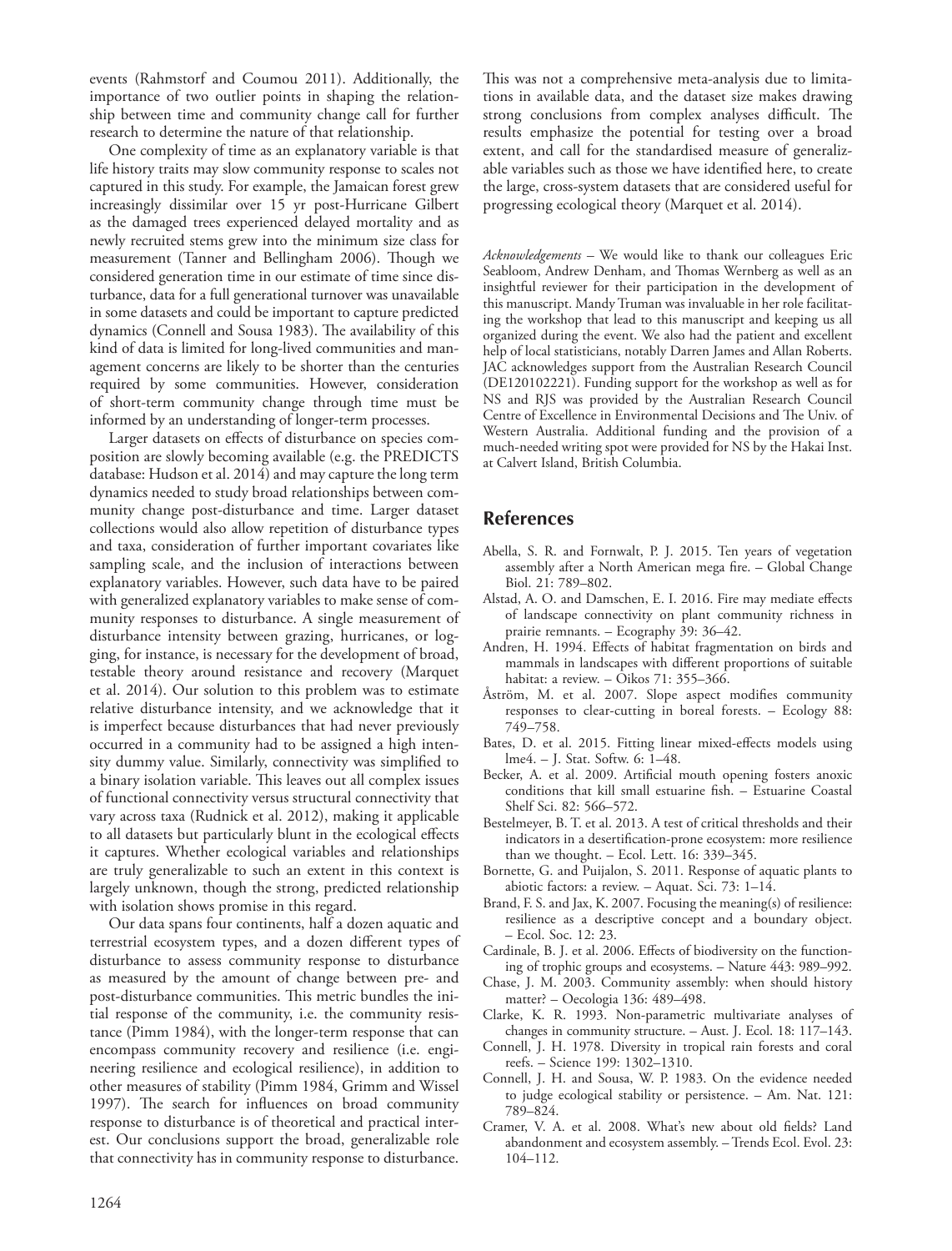- Damschen, E. I. et al. 2006. Corridors increase plant species richness at large scales. – Science 313: 1284–1286.
- Darling, E. S. et al. 2012. Evaluating life-history strategies of reef corals from species traits. – Ecol. Lett. 15: 1378–1386.
- Debinski, D. M. and Holt, R. D. 2000. A survey and overview of habitat fragmentation experiments. – Conserv. Biol. 14: 342–355.
- Didham, R. K. et al. 2007. Interactive effects of habitat modification and species invasion on native species decline. – Trends Ecol. Evol. 22: 489–496.
- Done, T. et al. 2015. Distance decay among coral assemblages during a cycle of disturbance and recovery. – Coral Reefs 34: 727 –738.
- Dwyer, J. M. et al. 2010. Restoration thinning accelerates structural development and carbon sequestration in an endangered Australian ecosystem. – J. Appl. Ecol. 47: 681–691.
- Dynesius, M. et al. 2009. High resilience of bryophyte assemblages in streamside compared to upland forests. – Ecology 90: 1042–1054.
- Ellis, E. C. and Ramankutty, N. 2007. Putting people in the map: anthropogenic biomes of the world. – Front. Ecol. Environ. 6: 439–447.
- Elmqvist, T. et al. 2003. Response diversity, ecosystem change, and resilience. – Front. Ecol. Environ. 1: 488–494.
- Fahrig, L. 2003. Effects of habitat fragmentation on biodiversity. – Annu. Rev. Ecol. Evol. Syst. 34: 487–515.
- Fleishman, E. et al. 2006. Utility and limitations of species richness metrics for conservation planning. – Ecol. Indicators 6: 543–553.
- Fukami, T. 2015. Historical contingency in community assembly: integrating niches, species pools, and priority effects. – Annu. Rev. Ecol. Evol. Syst. 46: 1–23.
- Fukami, T. et al. 2005. Species divergence and trait convergence in experimental plant community assembly. – Ecol. Lett. 8: 1283–1290.
- Gilmour, J. P. et al. 2013. Recovery of an isolated coral reef system following severe disturbance. – Science 340: 69–71.
- Gilmour, J. P. et al. 2016. Biannual spawning and temporal reproductive isolation in Acropora corals. – PLoS One 11: e0150916.
- Gleason, H. A. 1926. The individualistic concept of the plant association. – Bull. Torrey Bot. Club 53: 7–26.
- Gotelli, N. J. and Colwell, R. K. 2001. Quantifying biodiversity: procedures and pitfalls in the measurement and comparison of species richness. – Ecol. Lett. 4: 379–391.
- Götzenberger, L. et al. 2012. Ecological assembly rules in plant communities – approaches, patterns and prospects. – Biol. Rev. 87: 111–127.
- Grimm, V. and Wissel, C. 1997. Babel, or the ecological stability discussions: an inventory and analysis of terminology and a guide for avoiding confusion. – Oecologia 109: 323–334.
- Hedges, L. V. and Olkin, I. 1985. Statistical method for metaanalysis. – Academic Press.
- Heller, N. E. and Zavaleta, E. S. 2009. Biodiversity management in the face of climate change: a review of 22 years of recommendations. – Biol. Conserv. 142: 14–32.
- Hobbs, R. J. and Mooney, H. A. 1991. Effects of rainfall variability and gopher disturbance on serpentine annual grassland dynamics. – Ecology 72: 59–68.
- Hobbs, R. J. et al. 2006. Novel ecosystems: theoretical and management aspects of the new ecological world order. – Global Ecol. Biogeogr. 15: 1–7.
- Holling, C. S. 1973. Resilience and stability of ecological systems. – Annu. Rev. Ecol. Syst. 4: 1–23.
- Honnay, O. et al. 2005. Forest fragmentation effects on patch occupancy and population viability of herbaceous plant species. – New Phytol. 166: 723–736.
- Hudson, L. N. et al. 2014. The PREDICTS database: a global database of how local terrestrial biodiversity responds to human impacts. – Ecol. Evol. 4: 4701–4735.
- Huston, M. and Smith, T. 1987. Plant succession: life history and competition. – Am. Nat. 130: 168–198.
- Krantz, G. W. and Walter, D. E. 2009. A manual of acarology. – Texas Tech Univ. Press.
- Lamont, B. B. et al. 1999. Recovery of Banksia and Hakea communities after fire in mediterranean Australia – the role of species identity and functional attributes. – Divers. Distrib. 5: 15–26.
- Levey, D. J. et al. 2016. Disentangling fragmentation effects on herbivory in understory plants of longleaf pine savanna. – Ecology 97: 2248–2258.
- Loreau, M. et al. 2001. Biodiversity and ecosystem functioning: current knowledge and future challenges. – Science 294: 804–808.
- Lundberg, J. and Moberg, F. 2003. Mobile link organisms and ecosystem functioning: implications for ecosystem resilience and management. – Ecosystems 6: 87–98.
- Lyons, T. J. 2002. Clouds prefer native vegetation. Meterol. Atmos. Phys. 80: 131-140.
- Lytle, D. A. 2001. Disturbance regimes and life-history evolution. – Am. Nat. 157: 525–536.
- Madin, J. S. et al. 2016. The Coral Trait Database, a curated database of trait information for coral species from the global oceans. – Sci. Data 3: 160017.
- Magurran, A. E. 1988. Ecological diversity and its measurement. – Princeton Univ. Press.
- Magurran, A. E. and Henderson, P. A. 2010. Temporal turnover and the maintenance of diversity in ecological assemblages. – Phil. Trans. R. Soc. B 365: 3611–3620.
- Marquet, P. A. et al. 2014. On theory in ecology. Biosciences 64: 701–710.
- McCann, K. S. 2000. The diversity–stability debate. Nature 405: 228–233.
- Mittelbach, G. G. et al. 2001. What is the observed relationship between species richness and productivity? – Ecology 82: 2381–2396.
- Myers, N. et al. 2000. Biodiversity hotspots for conservation priorities. – Nature 403: 853–858.
- Oksanen, J. et al. 2013. vegan: community ecology package. – < https://cran.r-project.org/web/packages/vegan/index. html>.
- Pakeman, R. J. and Small, J. L. 2005. The role of the seed bank, seed rain and the timing of disturbance in gap regeneration. – J. Veg. Sci. 16: 121–130.
- Pärtel, M. et al. 1996. The species pool and its relation to species richness: evidence from Estonian plant communities. – Oikos 75: 111–117.
- Peay, K. G. et al. 2012. Phylogenetic relatedness predicts priority effects in nectar yeast communities. – Proc. R. Soc. B 279: 749–758.
- Peterson, G. et al. 1998. Ecological resilience, biodiversity, and scale. – Ecosystems 1: 6–18.
- Pickett, S. T. and White, P. S. 1985. The ecology of natural disturbance and patch dynamics. – Academic Press.
- Pimm, S. L. 1984. The complexity and stability of ecosystems. – Nature 307: 321–326.
- Price, J. N. et al. 2011. Disturbance governs dominance of an invasive forb in a temporary wetland. – Oecologia 167: 759–769.
- Rahmstorf, S. and Coumou, D. 2011. Increase of extreme events in a warming world. – Proc. Natl Acad. Sci. USA 108: 17905–17909.
- Richards, Z. T. et al. 2016. Cryptic genetic divergence within threatened species of *Acropora* coral from the Indian and Pacific Oceans. – Conserv. Genet. 17: 577–591.